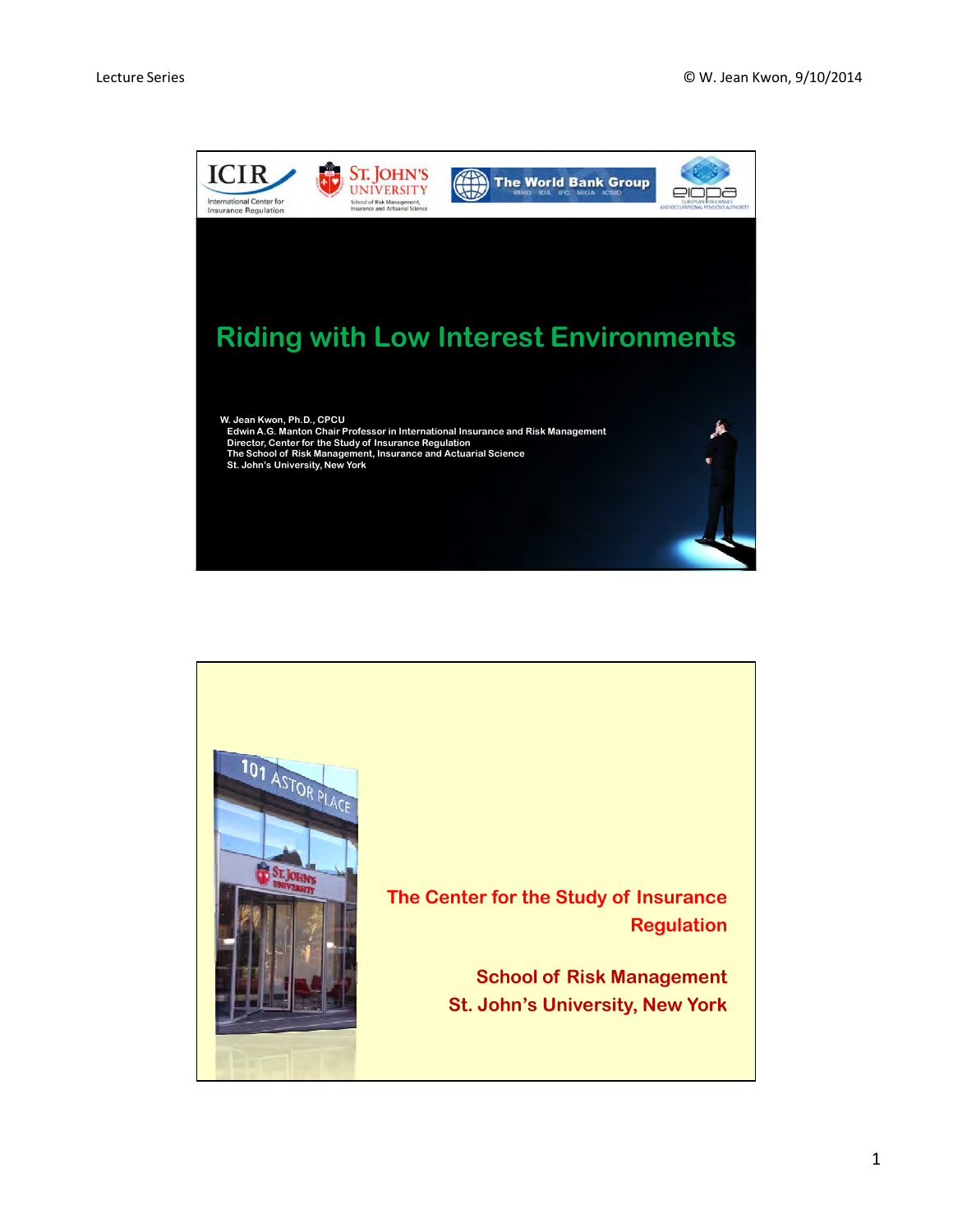

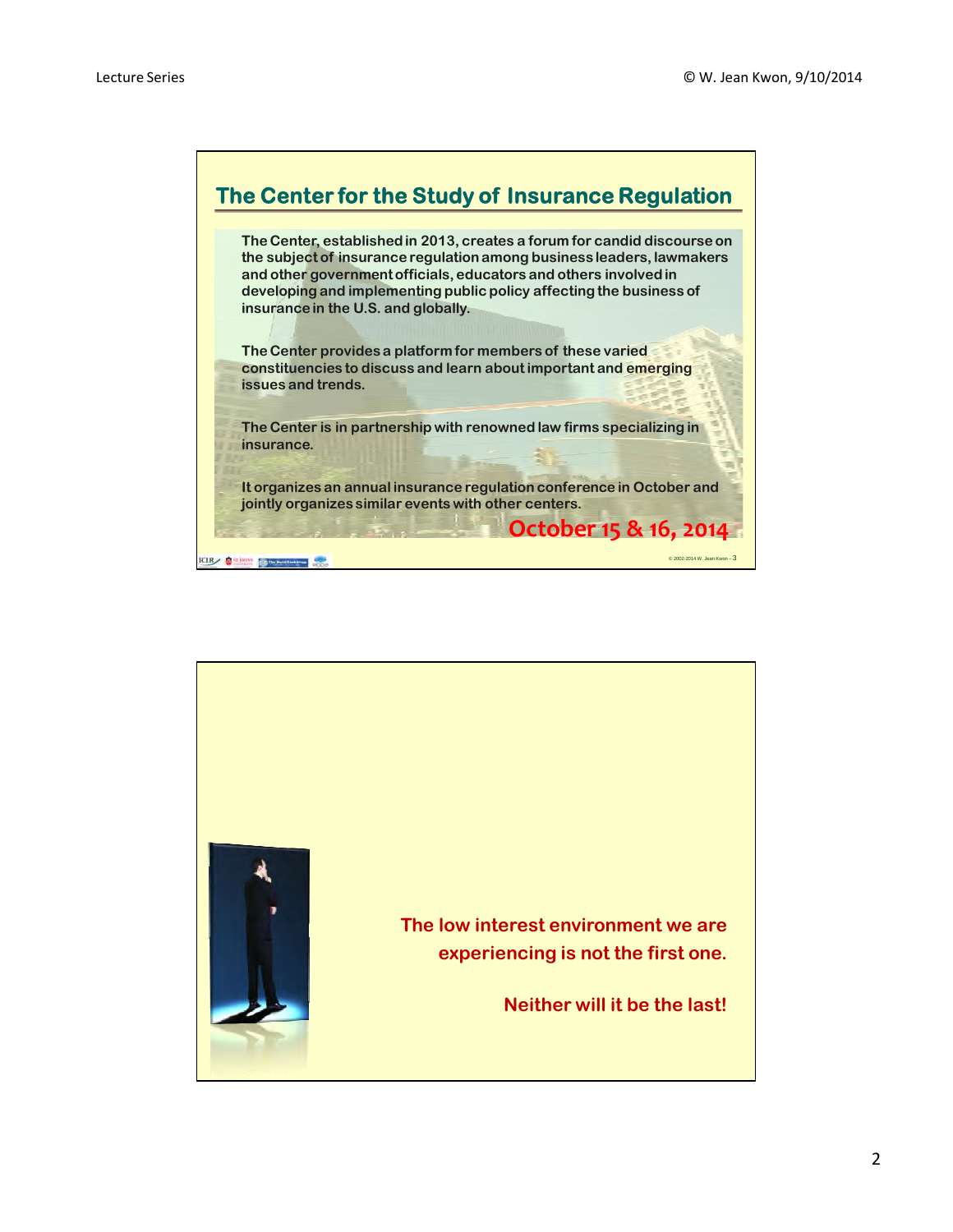

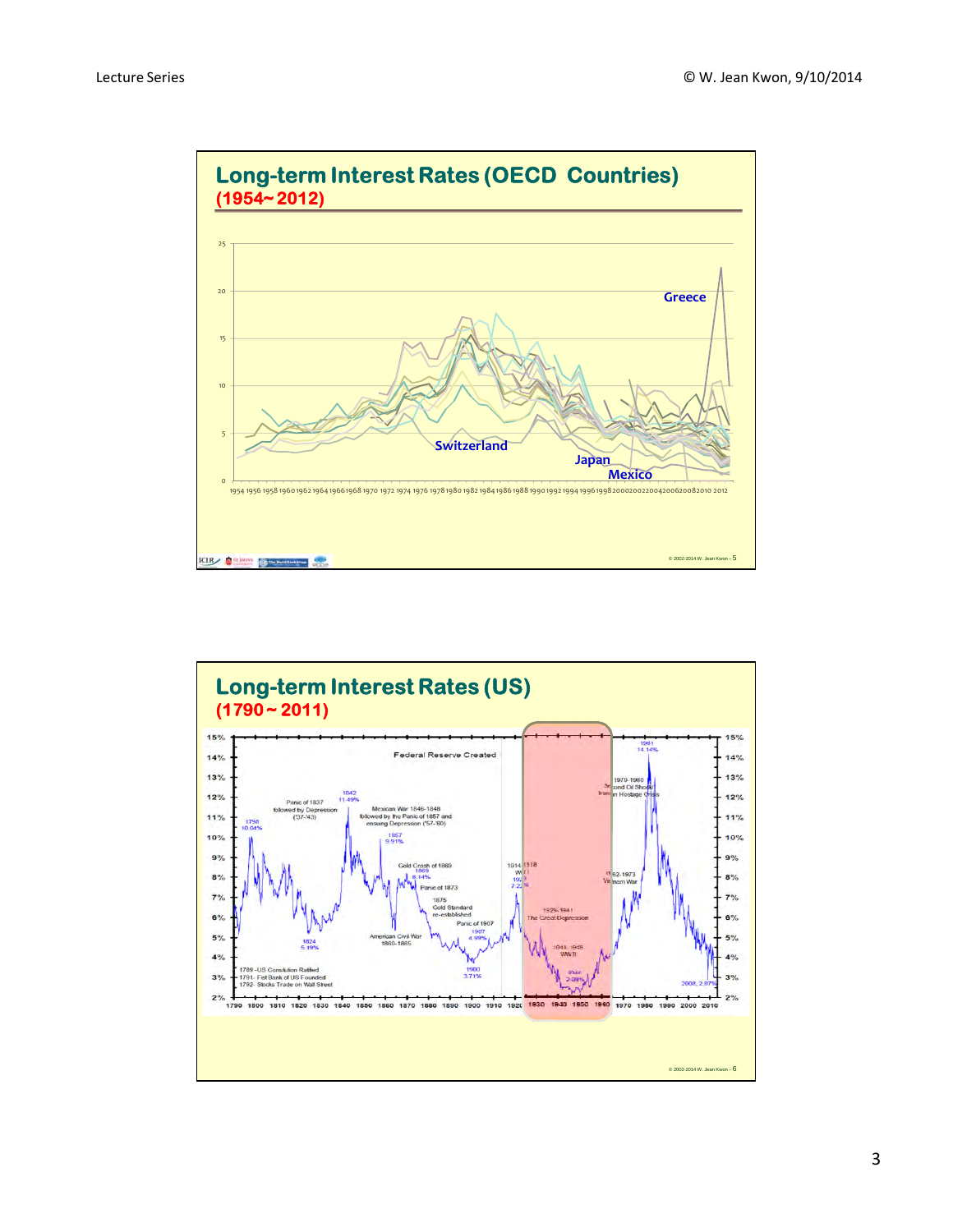

| Company                                   | 1930         |               |     |                      |        |      |              |
|-------------------------------------------|--------------|---------------|-----|----------------------|--------|------|--------------|
|                                           | <b>Bonds</b> | <b>Stocks</b> |     | Mortgage Real Estate | Policy | Cash | <b>TOTAL</b> |
| Aetna Life Insurance (Conn)               | 41%          | 7%            | 19% | 4%                   | 12%    | 1%   | 84%          |
| Equitable Life Assurance Society (NY)     | 32%          | 4%            | 40% | 2%                   | 17%    | 1%   | 96%          |
| John Hancock Mutual Life Insurance (MA)   | 25%          | 4%            | 51% | 4%                   | 11%    | 1%   | 96%          |
| Massachusetts Mutual Life Insurance (MA)  | 28%          |               | 47% | 2%                   | 17%    | 1%   | 95%          |
| Metropolitan Life Insurance (NY)          | 39%          | 2%            | 44% | 1%                   | 10%    |      | 96%          |
| Mutual Benefit Life Insurance (NJ)        | 30%          | 1%            | 41% | 2%                   | 22%    | 1%   | 97%          |
| Mutual Life Insurance of New York         | 49%          | 2%            | 29% | 1%                   | 16%    |      | 97%          |
| New England Mutual Life Insurance (MA)    | 46%          | 1%            | 27% | 1%                   | 20%    | 1%   | 96%          |
| <b>New York Life Insurance</b>            | 40%          | 4%            | 32% | 2%                   | 18%    |      | 96%          |
| Northwestern Mutual Life Insurance (WI)   | 32%          |               | 44% | 1%                   | 19%    |      | 96%          |
| Penn Mutual Life Insurance (PA)           | 28%          | 2%            | 45% | 1%                   | 19%    | 1%   | 96%          |
| Prudential Life Insurance of America (NJ) | 40%          | 3%            | 45% | 2%                   | 7%     | 1%   | 98%          |
| Travelers Insurance (Conn)                | 46%          | $A^{0}$       | 23% | 3%                   | 17%    | 1%   | 94%          |
| <b>AVERAGE</b>                            | 37%          | 3%            | 37% | 2%                   | 16%    | 1%   | 95%          |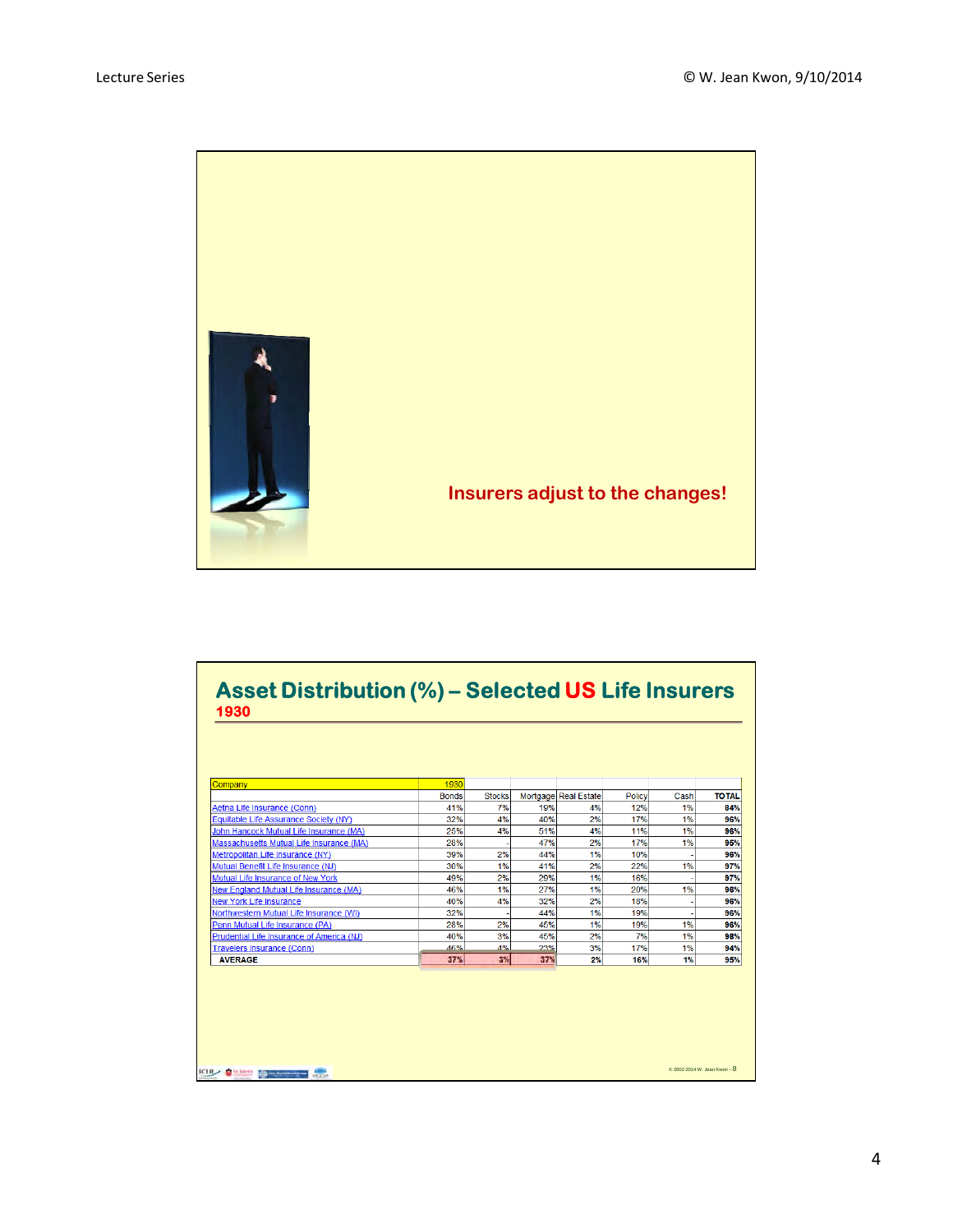٦

| Company                                   | 1940         |               |       |                      |               |      |              |
|-------------------------------------------|--------------|---------------|-------|----------------------|---------------|------|--------------|
|                                           | <b>Bonds</b> | <b>Stocks</b> |       | Mortgage Real Estate | <b>Policy</b> | Cash | <b>TOTAL</b> |
| Aetna Life Insurance (Conn)               | 63%          | 5%            | 15%   | 5%                   | 9%            | 3%   | 100%         |
| Equitable Life Assurance Society (NY)     | 63%          | 2%            | 14%   | 7%                   | 8%            | 12%  | 106%         |
| John Hancock Mutual Life Insurance (MA)   | 66%          | 2%            | 17%   | 8%                   | 8%            | 4%   | 105%         |
| Massachusetts Mutual Life Insurance (MA)  | 68%          | 1%            | 16%   | 9%                   | 9%            | 3%   | 106%         |
| Metropolitan Life Insurance (NY)          | 64%          | 2%            | 19%   | 9%                   | 9%            | 3%   | 106%         |
| Mutual Benefit Life Insurance (NJ)        | 68%          | 1%            | 17%   | 10%                  | 11%           | 2%   | 109%         |
| Mutual Life Insurance of New York         | 74%          | 1%            | 17%   | 4%                   | 9%            | 2%   | 107%         |
| New England Mutual Life Insurance (MA)    | 73%          | 3%            | 9%    | 8%                   | 10%           | 4%   | 107%         |
| <b>New York Life Insurance</b>            | 71%          | 4%            | 17%   | 4%                   | 11%           | 2%   | 109%         |
| Northwestern Mutual Life Insurance (WI)   | 66%          |               | 25%   | 4%                   | 11%           | 1%   | 107%         |
| Penn Mutual Life Insurance (PA)           | 71%          | 1%            | 14%   | 8%                   | 10%           | 3%   | 107%         |
| Prudential Life Insurance of America (NJ) | 60%          | 2%            | 27%   | 5%                   | 8%            | 2%   | 104%         |
| <b>Travelers Insurance (Conn)</b>         | 56%          | 2%            | $Q\%$ | 5%                   | 10%           | 3%   | 85%          |
| <b>AVERAGE</b>                            | 66%          | $2\%$         | 17%   | 7%                   | 9%            | 3%   | 104%         |

## **Asset Distribution (%) – Selected US Life Insurers 1950**

| Company                                       | 1950         |               |     |                      |        |      |              |
|-----------------------------------------------|--------------|---------------|-----|----------------------|--------|------|--------------|
|                                               | <b>Bonds</b> | <b>Stocks</b> |     | Mortgage Real Estate | Policy | Cash | <b>TOTAL</b> |
| Aetna Life Insurance (Conn)                   | 65%          | 5%            | 19% | 1%                   | 3%     | 2%   | 95%          |
| Equitable Life Assurance Society (NY)         | 75%          | 2%            | 17% | 3%                   | 2%     | 1%   | 100%         |
| John Hancock Mutual Life Insurance (MA)       | 75%          | 5%            | 14% | 2%                   | 3%     | 1%   | 100%         |
| Massachusetts Mutual Life Insurance (MA)      | 69%          | 6%            | 19% | 2%                   | 3%     | 1%   | 100%         |
| Metropolitan Life Insurance (NY)              | 76%          | 2%            | 15% | 3%                   | 4%     | 2%   | 102%         |
| Mutual Benefit Life Insurance (NJ)            | 66%          | 2%            | 27% | 2%                   | 4%     | 2%   | 103%         |
| Mutual Life Insurance of New York             | 69%          | 3%            | 22% | 3%                   | 5%     |      | 102%         |
| <b>New England Mutual Life Insurance (MA)</b> | 69%          | 6%            | 19% | 3%                   | 3%     | 1%   | 101%         |
| <b>New York Life Insurance</b>                | 70%          | 4%            | 20% | 3%                   | 4%     | 1%   | 102%         |
| Northwestern Mutual Life Insurance (WI)       | 75%          | 2%            | 18% | 2%                   | 4%     | 1%   | 102%         |
| Penn Mutual Life Insurance (PA)               | 77%          | 5%            | 14% | 2%                   | 4%     | 1%   | 103%         |
| Prudential Life Insurance of America (NJ)     | 55%          | 3%            | 36% | 2%                   | 4%     | 1%   | 101%         |
| Travelers Insurance (Conn)                    | 68%          | 5%            | 10% | 1%                   | 4%     | 3%   | 100%         |
| <b>AVERAGE</b>                                | 70%          | 4%            | 20% | 2%                   | 4%     | 1%   | 101%         |

**CIR SHOW BIRDER CO.** 

© 2002-2014 W. Jean Kwon – 10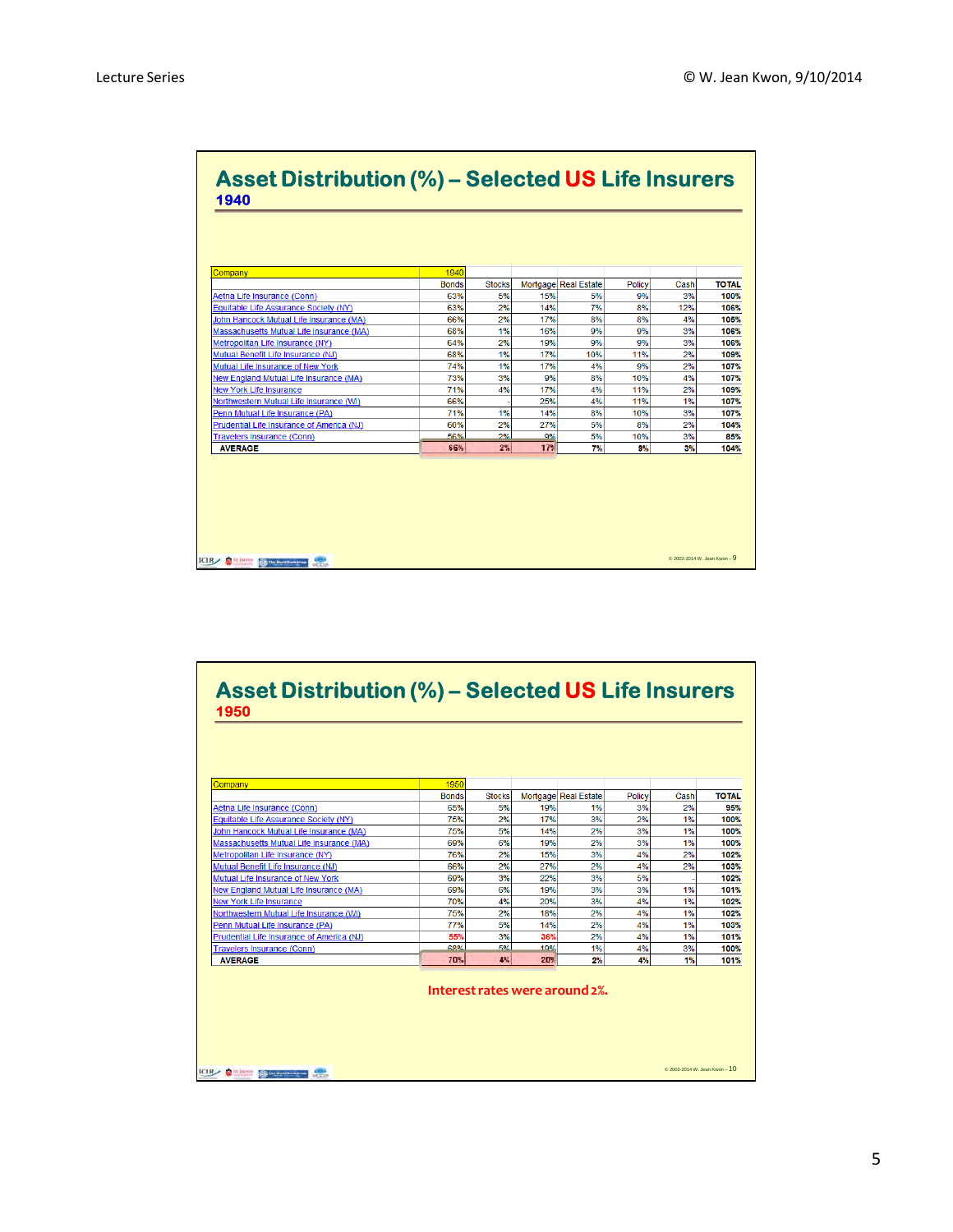**The Company** 

**Contract Contract Contract Contract** 

| <b>Asset Distribution (%) – Selected US Life Insurers</b><br>1960 |              |               |     |                      |        |      |              |
|-------------------------------------------------------------------|--------------|---------------|-----|----------------------|--------|------|--------------|
|                                                                   |              |               |     |                      |        |      |              |
|                                                                   |              |               |     |                      |        |      |              |
| Company                                                           | 1960         |               |     |                      |        |      |              |
|                                                                   | <b>Bonds</b> | <b>Stocks</b> |     | Mortgage Real Estate | Policy | Cash | <b>TOTAL</b> |
| Aetna Life Insurance (Conn)                                       | 55%          | 7%            | 32% | 1%                   | 2%     | 1%   | 97%          |
| Equitable Life Assurance Society (NY)                             | 53%          | 3%            | 36% | 2%                   | 3%     | 1%   | 97%          |
| John Hancock Mutual Life Insurance (MA)                           | 60%          | 6%            | 26% | 2%                   | 3%     | 1%   | 97%          |
| Massachusetts Mutual Life Insurance (MA)                          | 50%          | 8%            | 31% | 3%                   | 5%     | 1%   | 97%          |
| Metropolitan Life Insurance (NY)                                  | 60%          | 1%            | 28% | 3%                   | 4%     | 1%   | 97%          |
| Mutual Benefit Life Insurance (NJ)                                | 42%          | 3%            | 41% | 4%                   | 7%     | 1%   | 98%          |
| Mutual Life Insurance of New York                                 | 49%          | 7%            | 31% | 2%                   | 6%     | 1%   | 95%          |
| New England Mutual Life Insurance (MA)                            | 53%          | 10%           | 25% | 4%                   | 5%     | 1%   | 97%          |
| <b>New York Life Insurance</b>                                    | 51%          | 8%            | 28% | 5%                   | 6%     | 1%   | 97%          |
| Northwestern Mutual Life Insurance (WI)                           | 52%          | 2%            | 35% | 3%                   | 5%     | 1%   | 98%          |
| Penn Mutual Life Insurance (PA)                                   | 55%          | 4%            | 26% | 5%                   | 6%     | 1%   | 97%          |
| Prudential Life Insurance of America (NJ)                         | 43%          | 3%            | 43% | 3%                   | 3%     | 1%   | 96%          |
| Travelers Insurance (Conn)                                        | 54%          | 6%            | 30% | 1%                   | 3%     | 3%   | 96%          |
| <b>AVERAGE</b>                                                    | 52%          | 6%            | 31% | 3%                   | 4%     | 1%   | 97%          |

## **Asset Distribution (%) – All US Life Insurers 2005~2013**

|                                                                    |       |       |       | Close to the 1950s for bonds and stocks. |       |       |                               |
|--------------------------------------------------------------------|-------|-------|-------|------------------------------------------|-------|-------|-------------------------------|
| <b>Type</b>                                                        | 2005  | 2008  | 2009  | 2010                                     | 2011  | 2012  | 2013                          |
| <b>Bonds</b>                                                       | 76.61 | 71.25 | 74.62 | 75.93                                    | 75.35 | 74.64 | 74.70                         |
| <b>Stocks</b>                                                      | 3.52  | 3.72  | 2.37  | 2.41                                     | 2.33  | 2.29  | 2.31                          |
| Mortgage Loans on<br><b>Real Estate</b>                            | 9.87  | 10.86 | 10.28 | 9.61                                     | 9.61  | 9.85  | 10.14                         |
| <b>Real Estate</b>                                                 | 0.63  | 0.66  | 0.63  | 0.62                                     | 0.61  | 0.63  | 0.64                          |
| Cash & Equivalent                                                  | 2.21  | 4.86  | 4.00  | 2.98                                     | 2.87  | 3.13  | 2.72                          |
| <b>Total</b>                                                       | 92.84 | 91.35 | 91.90 | 91.55                                    | 90.77 | 90.54 | 90.51                         |
| Source: Insurance Information Institute                            |       |       |       |                                          |       |       |                               |
| <b>St Juneys</b><br><b>STAR</b><br><b>SB The Build East Street</b> |       |       |       |                                          |       |       | @ 2002-2014 W. Jean Kwon - 12 |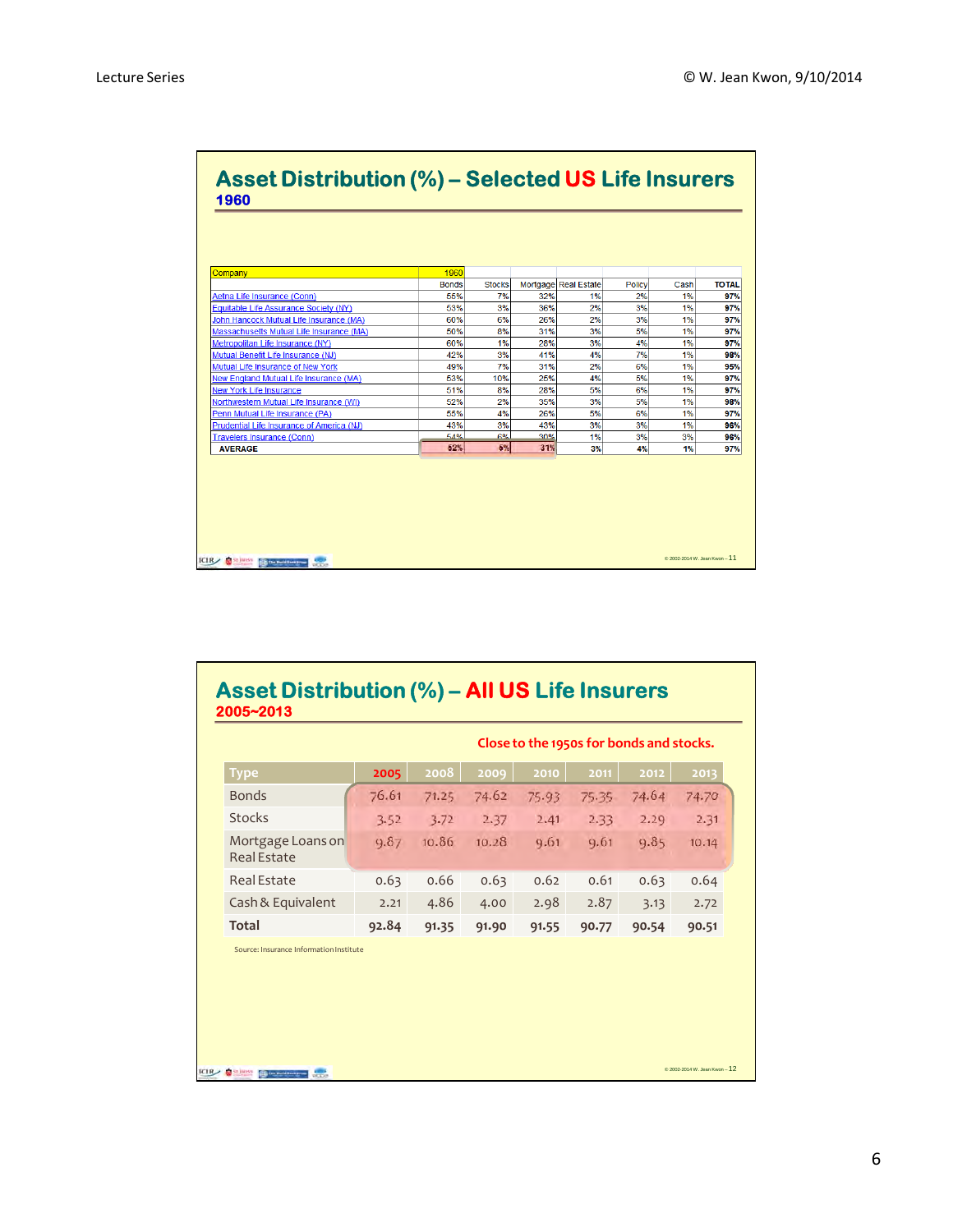

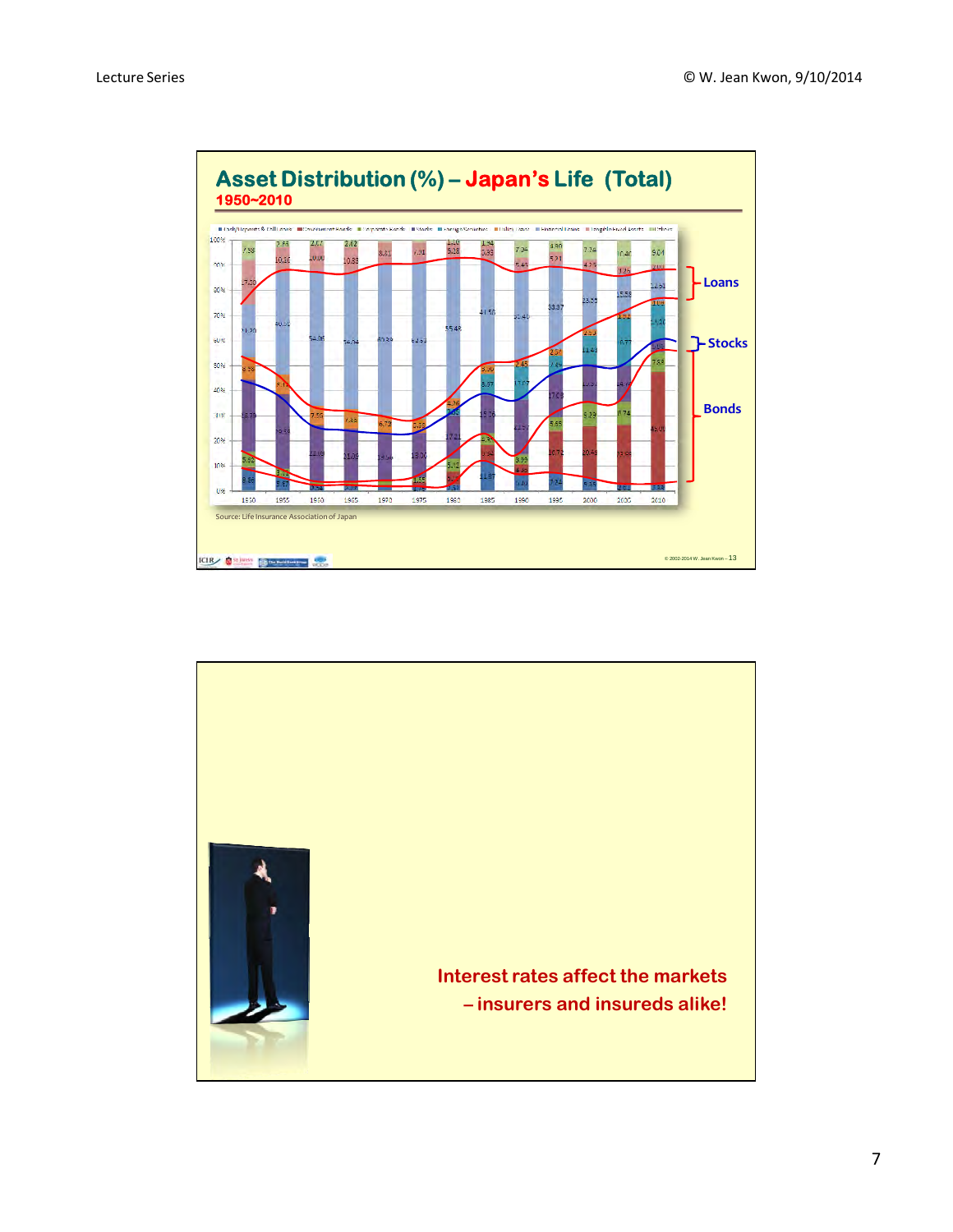

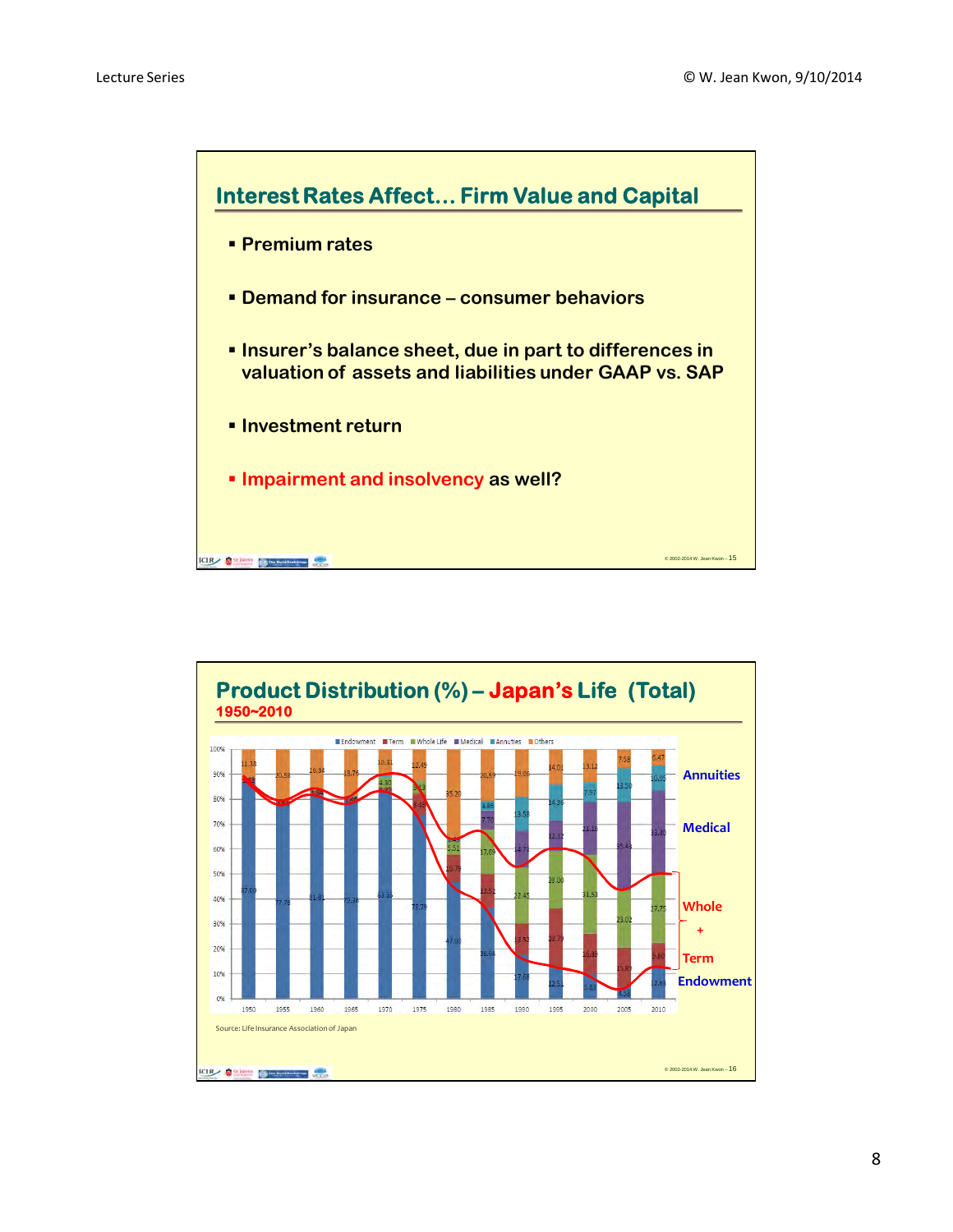

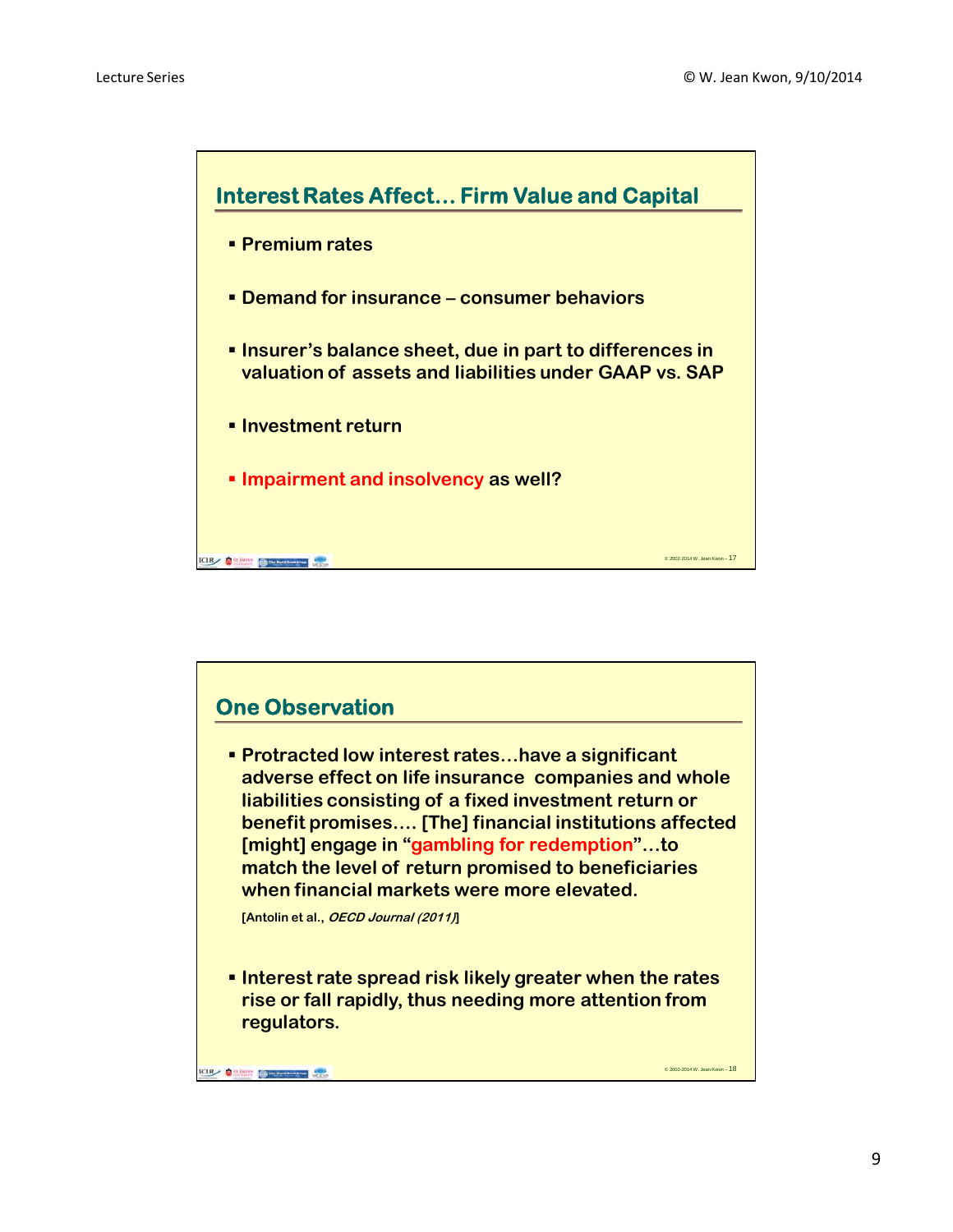| <b>Year</b> | No. of Impairments* | % of Total Impairments | <b>Year</b> | No. of Impairments* | % of Total Impairments |
|-------------|---------------------|------------------------|-------------|---------------------|------------------------|
| 1978        | 8                   | $8/730*100 = 1.1\%$    | 2001        | 41                  | 5.6                    |
| 1979        | $6\phantom{1}6$     | 0.8                    | 2002        | 41                  | 5.6                    |
| 1980        | 5                   | $\alpha$               | 2003        | 34                  | 4.7                    |
| 1981        | 10                  | 1.4                    | 2004        | 13                  | 1.8                    |
| 1982        | 7                   | 1.0                    | 2005        | $\overline{7}$      | 1.0                    |
| 1983        | 16                  | 2.2                    | 2006        | 12                  | 1.6                    |
| 1984        | 22                  | 3.0                    | 2007        | 4                   | 0.5                    |
| 1985        | 32                  | 4.4                    | 2008        | 9                   | 1.2                    |
| 1986        | 25                  | 3.4                    | 2009        | 13                  | 1.8                    |
| 1987        | 25                  | 3.4                    | 2010        | 8                   | 1.1                    |
| 1988        | 24                  | 3.3                    | 2011        | 8                   | 1.1                    |
| 1989        | 40                  | 5.5                    | 2012        | 3                   | 0.4                    |
| 1990        | 37                  | 5.1                    |             | 730                 | 100.0%                 |
| 1991        | 55                  | 7.5                    |             |                     |                        |
| 1992        | 33                  | 4.5                    |             |                     |                        |
| 1993        | 29                  | 4.0                    |             |                     |                        |
| 1994        | 24                  | 3.3                    |             |                     |                        |
| 1995        | 10                  | 1.4                    |             |                     |                        |
| 1996        | 19                  | 2.6                    |             |                     |                        |
| 1997        | 31                  | 4.2                    |             |                     |                        |
| 1998        | 17                  | 2.3                    |             |                     |                        |
| 1999        | 27                  | 3.7                    |             |                     |                        |
| 2000        | 35                  | 4.8                    |             |                     |                        |



10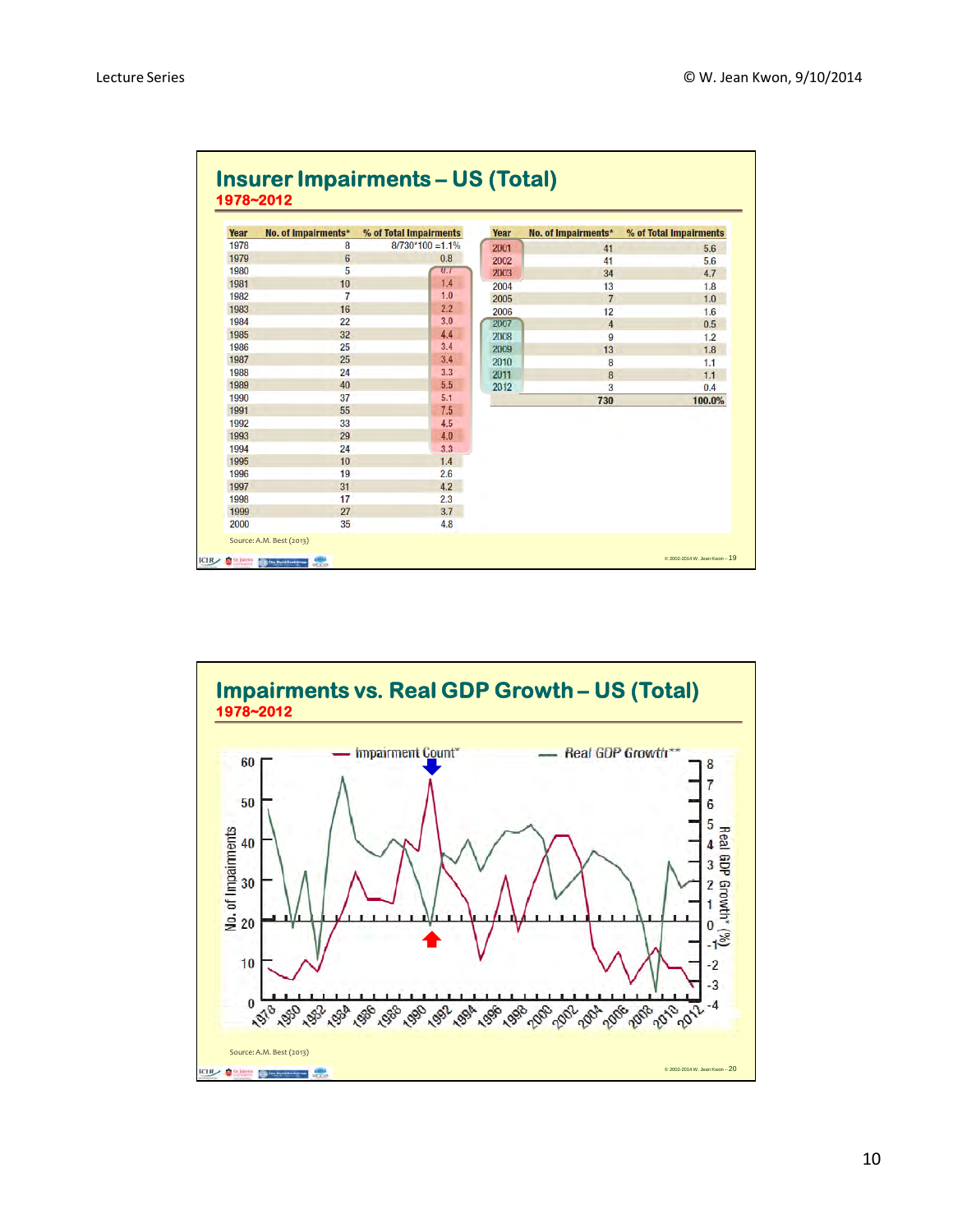

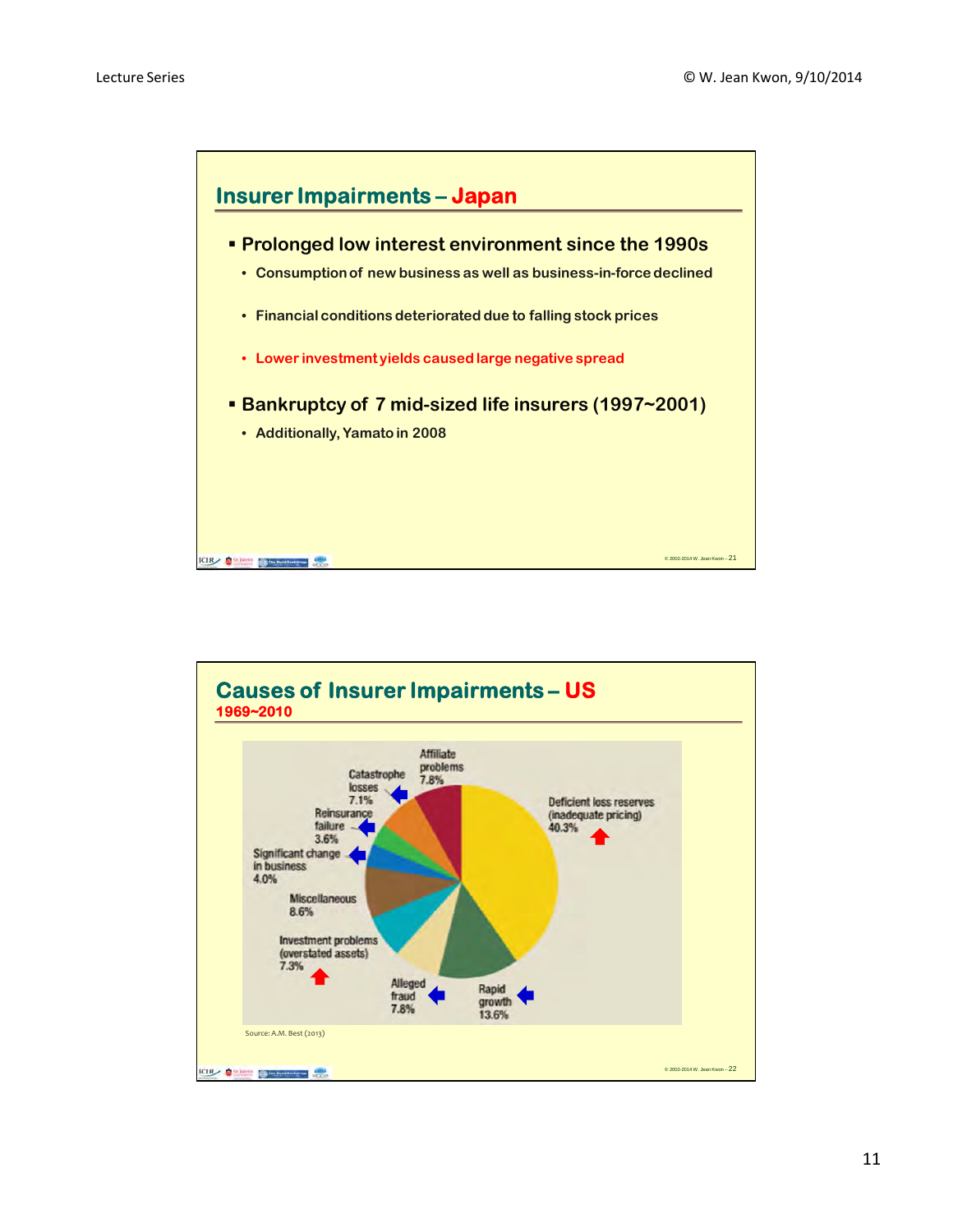

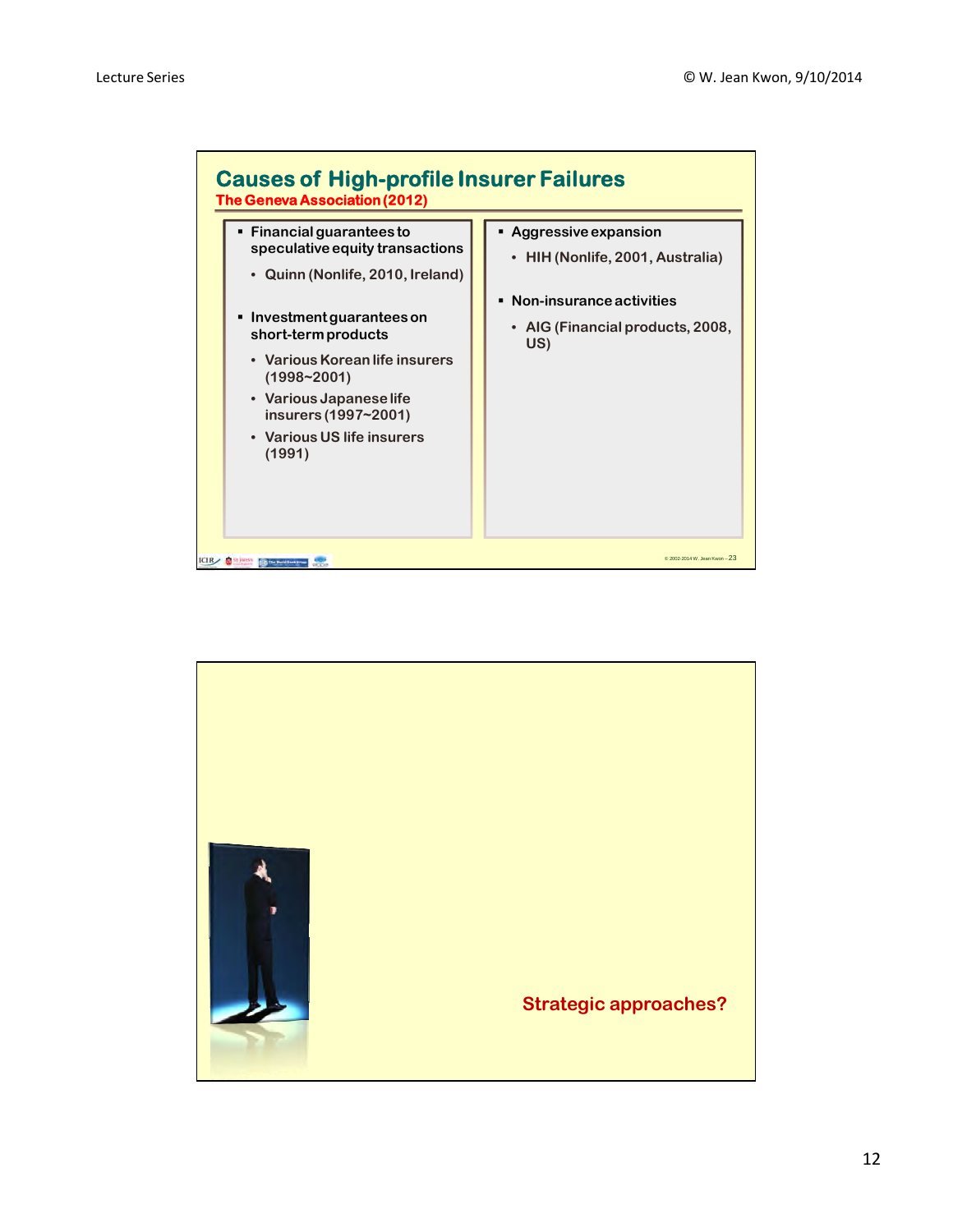

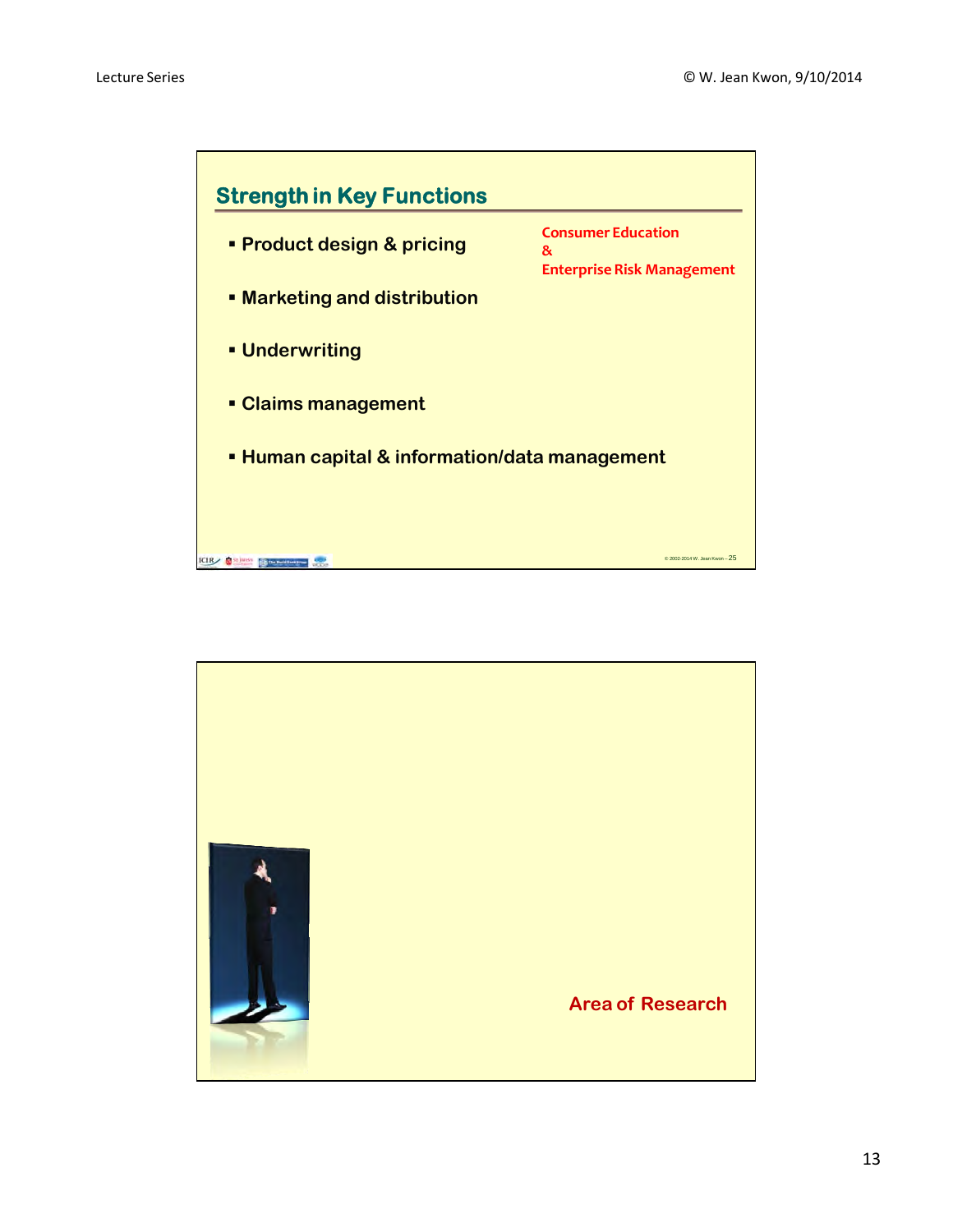